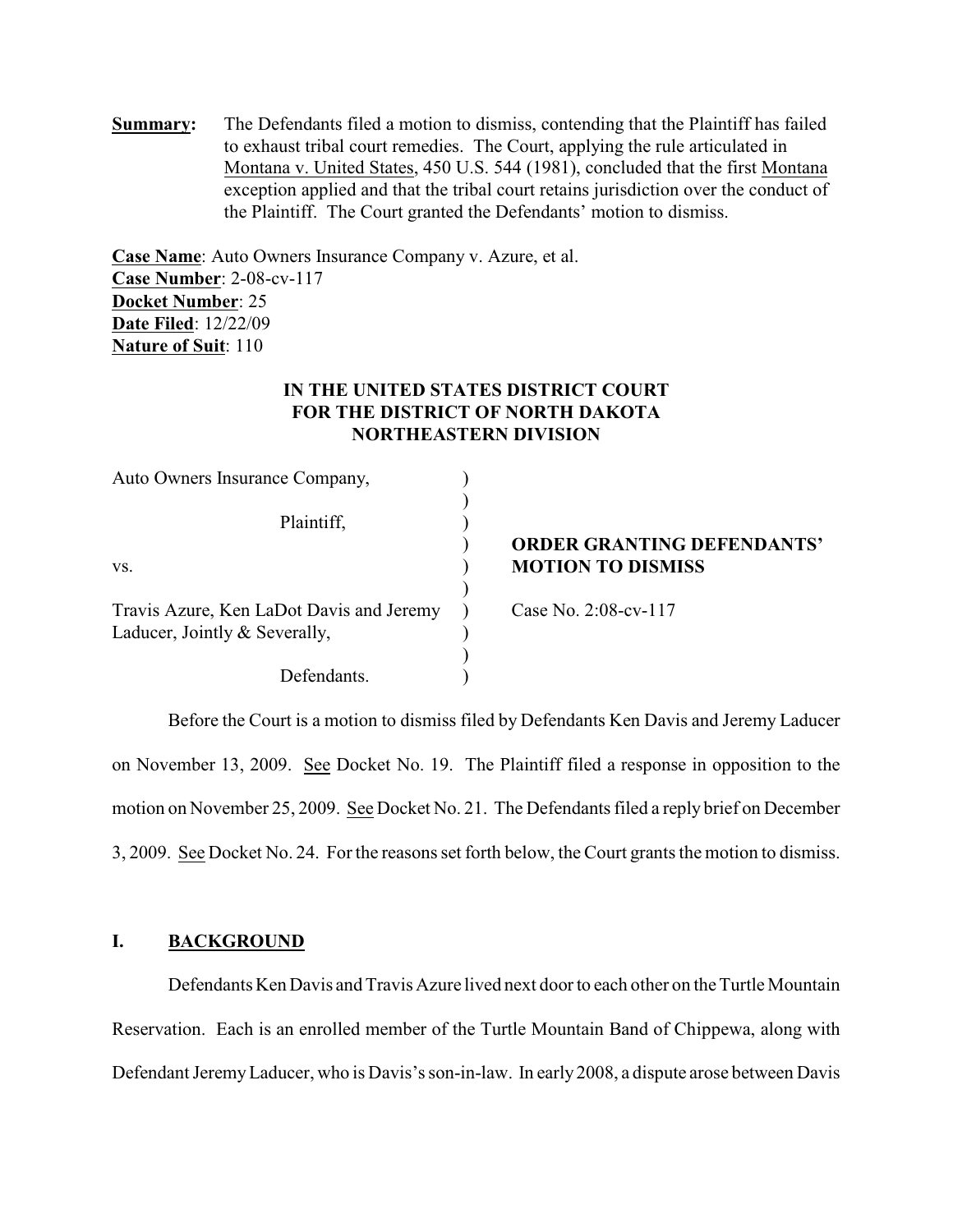and Azure regarding a sewage clean-out pipe. The pipe originated at Azure's house and was routed outside between the two houses, coming to an end near Davis's yard. After the pipe began leaking sewage onto Davis's yard, Davis and Laducer allegedly trespassed onto Azure's land and intentionally blocked the pipe by pouring concrete into the sewer clean out. The blockage caused sewage to back up into Azure's basement, resulting in damage to his property.

After these events transpired, Azure filed a civil action against Davis and Laducer in Turtle Mountain Tribal Court which remains pending. On November 21, 2008, the plaintiff, Auto Owners Insurance Company, filed a complaint in federal court seeking a declaratory judgment regarding the rights of the parties. Auto Owners issued a homeowner's insurance policy to Davis which was in effect at the time of the dispute. The complaint alleges that the insurance policy does not require Auto Owners to indemnify Davis for any damages claimed by Azure because the policy does not cover intentional acts. Davis and Laducer filed the present motion on November 13, 2009, asserting that Auto Owners failed to exhaust Turtle Mountain Tribal Court remedies before seeking relief in federal court.

#### **II. LEGAL DISCUSSION**

Davis and Laducer seek dismissal based on the Court's discretion under the Declaratory Judgment Act and the principles embodied in the tribal exhaustion doctrine. The motion is predicated upon Rule 12(b) of the Federal Rules of Civil Procedure.

#### **A. DECLARATORY JUDGMENT ACT**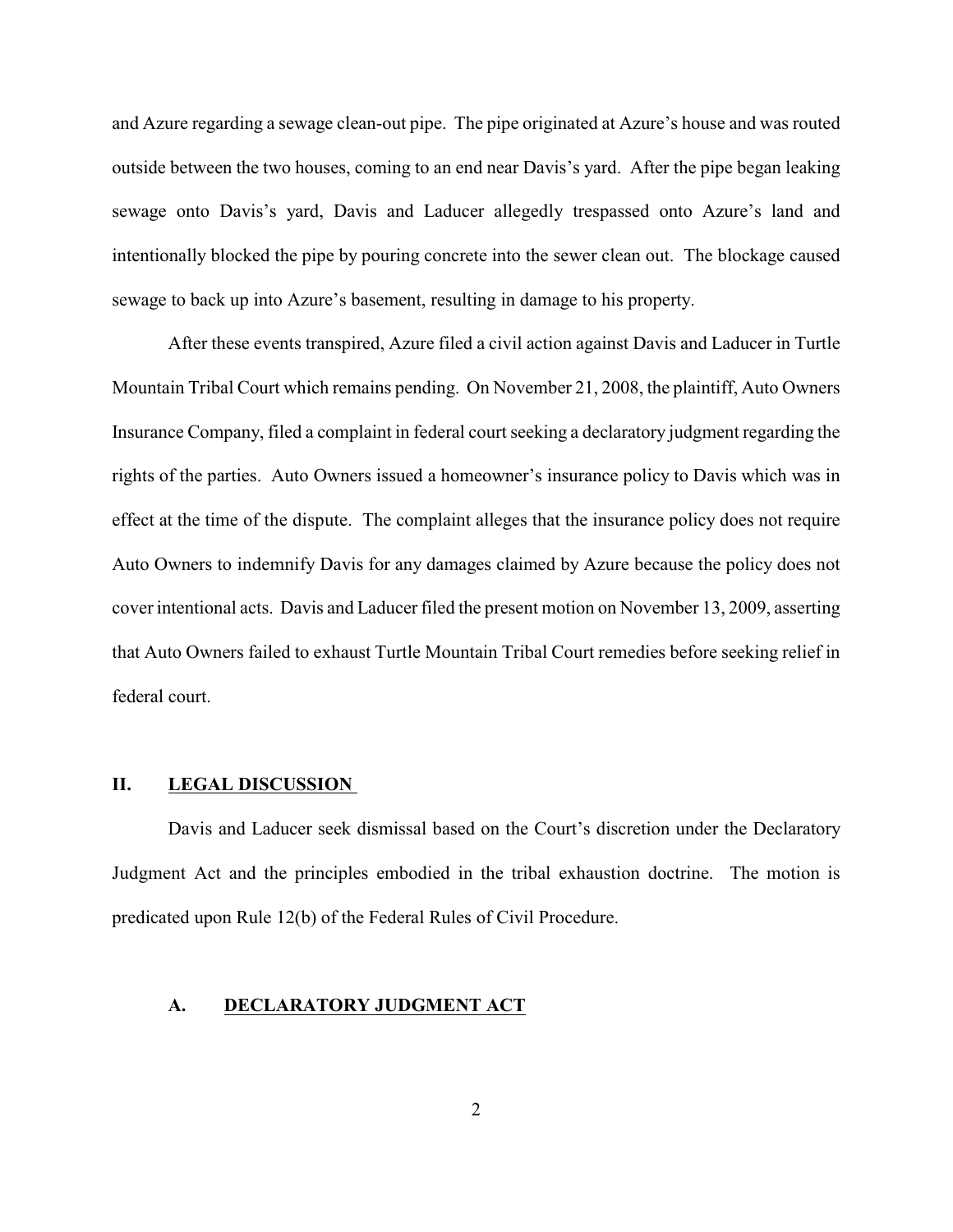The Plaintiff seeks relief under the Declaratory Judgment Act codified at 28 U.S.C. § 2201. Under the Act, district courts may determine the rights and legal relations of interested parties. 28 U.S.C. § 2201(a). The Act "is an enabling Act, which confers a discretion on the courts rather than an absolute right upon the litigant." Roark v. South Iron R-1 Sch. Dist., 573 F.3d 556, 561-62 (8th Cir. 2009) (citing Pub. Serv. Comm'n of Utah v. Wycoff Co., 344 U.S. 237, 241 (1952)). As stated by the United States Supreme Court, "By the Declaratory Judgment Act, Congress sought to place a remedial arrow in the district court's quiver; it created an opportunity, rather than a duty, to grant a new form of relief to qualifying litigants." Wilton v. Seven Falls Co., 515 U.S. 277, 288 (1995). Ultimately, whether a district court grants reliefin a particular case "will depend upon a circumspect sense of its fitness informed by the teachings and experience concerning the functions and extent of federal judicial power." Id. at 287.

In this case, any inclination on the Court's behalf to exercise its discretion under the Declaratory Judgment Act yields to the applicability of the tribal exhaustion doctrine. Malaterre v. Amerind Risk Mgmt, 373 F. Supp. 2d 980, 982 (D. N. D. 2005) (citing Gaming World Int'l, Ltd. v. White Earth Band of Chippewa, 317 F.3d 840, 849 (8th Cir. 2003)). In Gaming World, the Eighth Circuit Court of Appeals held that the tribal exhaustion issue "is a threshold one because it determines the appropriate forum." Gaming World, 317 F.3d at 849. Therefore, the Court will analyze the applicability of the tribal exhaustion doctrine.

### **B. TRIBAL EXHAUSTION DOCTRINE**

Under the tribal exhaustion doctrine, principles of comity require a federal court to stay an action until the parties exhaust the available remedies in tribal court. "[W]hen a colorable claim of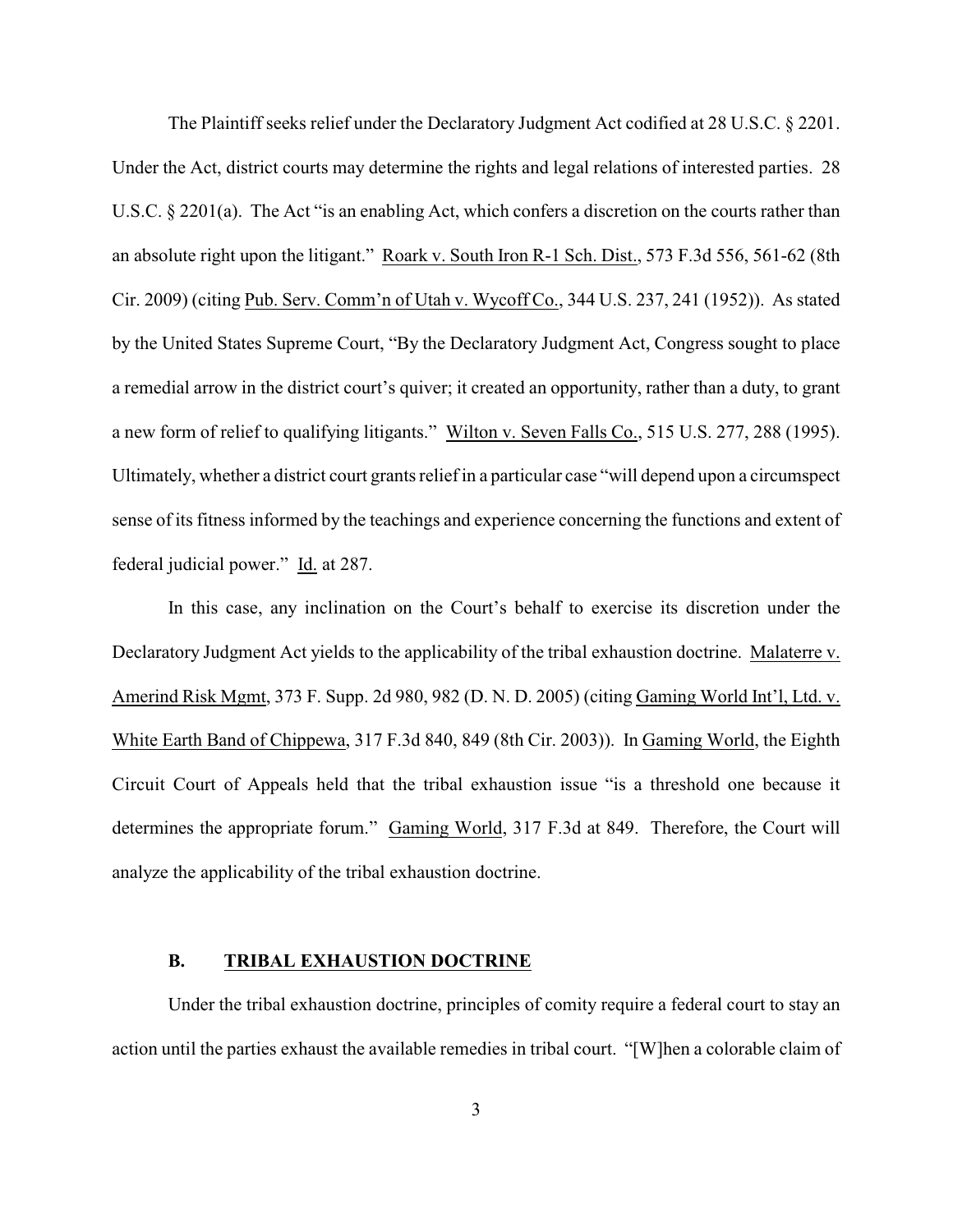tribal court jurisdiction has been asserted, a federal court may (and ordinarily should) give the tribal court precedence and afford it a full and fair opportunity to determine the extent of its own jurisdiction over a particular claim or set of claims." Ninigret Dev. Corp. v. Narragansett Indian Wetuomuck Hous. Auth., 207 F.3d 21, 31 (1st Cir. 2000). The doctrine "is based on a policy of supporting tribal self-government and self-determination." Id. (citing Nat'l Farmers Union Ins. Co. v. Crow Tribe of Indians, 471 U.S. 845, 856 (1985)). While the doctrine is prudential, rather than jurisdictional, "[e]xhaustion is mandatory . . . when a case fits within the policy." Id.

Auto Owners contends this case does not fit within the parameters of the tribal exhaustion doctrine because the tribe does not maintain jurisdiction over non-members. As a general rule, in civil cases, "'[T]he inherent sovereign powers of an Indian tribe' – those powers a tribe enjoys apart from express provision by treaty or statute - 'do not extend to the activities of nonmembers of the tribe.'" Strate v. A-1 Contractors, 520 U.S. 438, 445-46 (1997) (quoting Montana v. United States, 450 U.S. 544, 565 (1981)). However, the Supreme Court in Montana provided two exceptions to this general rule:

Indian tribes retain inherent sovereign power to exercise some forms of civil jurisdiction over non-Indians on their reservations, even on non-Indian fee lands. A tribe may regulate, through taxation, licensing, or other means, the activities of nonmembers who enter consensual relationships with the tribe or its members, through commercial dealing, contracts, leases, or other arrangements. A tribe may also retain inherent power to exercise civil authority over the conduct of non-Indians on fee lands within its reservation when that conduct threatens or has some direct effect on the political integrity, the economic security, or the health or welfare of the tribe.

Montana, 450 U.S. at 565-66 (citations omitted). The SupremeCourt further explained the *Montana* framework in Strate: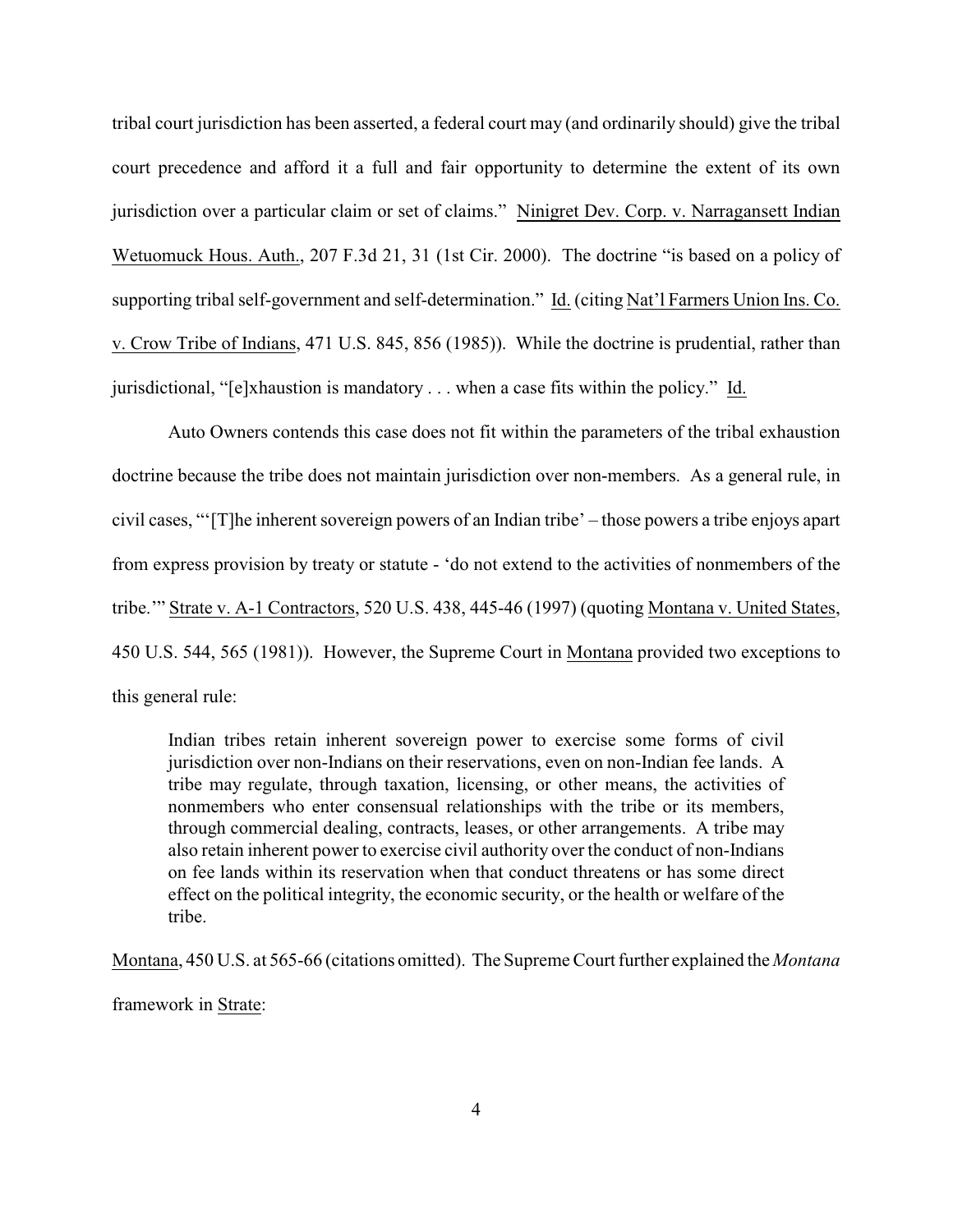Montana thus described a general rule that, absent a different congressional direction, Indian tribes lack civil authority over the conduct of nonmembers on non-Indian land within a reservation, subject to two exceptions: The first exception relates to nonmembers who enter consensual relationships with the tribe or its members; the second concerns activity that directly affects the tribe's political integrity, economic security, health, or welfare.

Strate, 520 U.S. at 446.

In this case, there does not appear to be any dispute that the second exception regarding the tribe's right to self-government does not apply because this is a private suit that does not impact the tribe's political integrity, economic security, health, or welfare. The parties disagree as to whether the first *Montana* exception applies regarding consensual relationships. According to Auto Owners, the Supreme Court expressly limited the scope of this exception in Nevada v. Hicks, 533 U.S. 353 (2001), to those cases which are "connected to the right of the Indians to make their own laws and be governed by them." MacArthur v. San Juan County, 497 F.3d 1057, 1075 (10th Cir. 2007). Auto Owners contends that the facts of this case do not affect the tribe's right to make its own laws and be governed by such laws.

In MacArthur, the plaintiffs, including some enrolled tribal members, brought suit against several defendants asserting claims arising out of their employment with the San Juan County Health District, a political subdivision of the State of Utah. The Tenth Circuit Court of Appeals began its analysis under Montana by applying the general rule "that the inherent sovereign powers of an Indian tribe do not extend to the activities of nonmembers of the tribe." Id. at 1070 (citing Montana, 450 U.S. at 565). In applying the first *Montana* exception, the court found that the employment relationship between the parties qualified as a consensual relationship, but noted that the consensual relationship was unique because it involved a political subdivision of the State of Utah and it was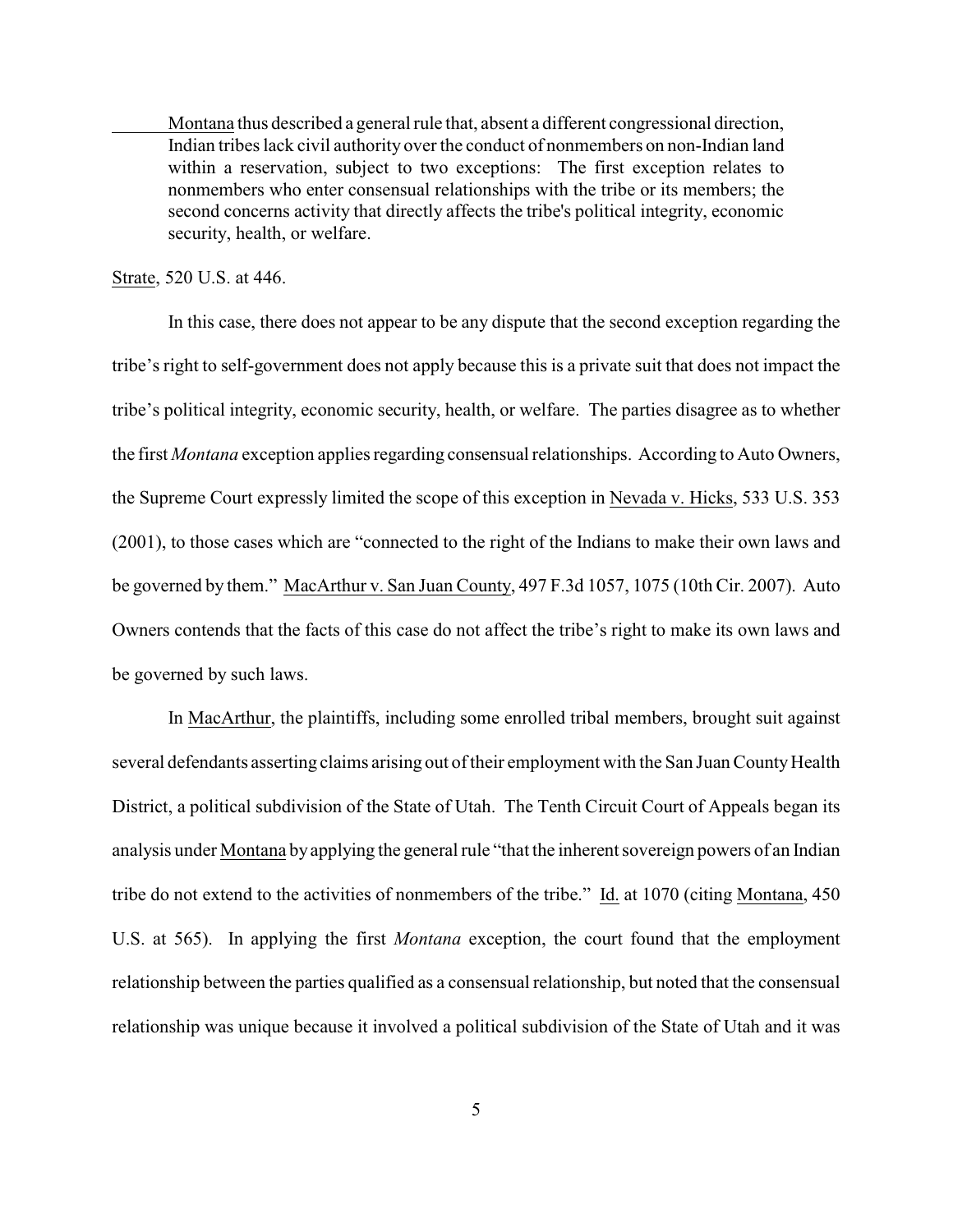entered into pursuant to an exercise of police power on non-Indian land. Id. at 1071, 1072. The court limited the regulatory authority of the tribe based on consensual employment relationships to only those relationships where a non-member employs a member of the tribe within the physical confines of the reservation. Id. at 1071-72. Even though a consensual relationship existed between the parties, the court noted that *Montana*'s consensual relationship exception dealt exclusively with private conduct, and found non-private consensual relationships distinguishable based on the Supreme Court's holding in Hicks<sup>1</sup>:

We too adhere to the distinction between private individuals or entities who voluntarily submit themselves to trial jurisdiction and "States or state officers acting in their governmental capacity." The power to exercise regulatory authority over another independent sovereign on that sovereign's land, even where a consensual relationship is involved, closely resembles the "freedom independently to determine their external relations," which the tribes necessarily relinquished as a result of their dependent status. Thus, we hold, in the absence of congressional delegation, the tribes may not regulate a State qua State on non-Indian land (even within the exterior boundaries of the reservation) based on a consensual relationship between the members of the tribe and the State.

Id. at 1073-74 (internal citations omitted).

Contrary to the assertion of Auto Owners, MacArthur did not limit the first exception to only

those cases that involve "the right of the Indians to make their own laws and be governed by them."

In Nevada v. Hicks, 533 U.S. 353, 372 (2001), the United States Supreme Court explained the reach of Montana:

The [Montana] Court . . . obviously did not have in mind States or state officers acting in their governmental capacity; it was referring to private individuals who voluntarily submitted themselves to tribal regulatory jurisdiction by the arrangements that they (or their employers) entered into. This is confirmed by the fact that all four of the cases in the immediately following citation involved private commercial actors. See [Washington v. Confederated Tribes of Colville Indian Reservation, 447 U.S. 134, 152 (1980)] (nonmember purchasers of cigarettes from tribal outlet); [Williams v. Lee, 358 U.S. 217, 217 (1959)] (general store on the Navajo reservation); Morris v. Hitchcock, 194 U.S. 384 (1904) (ranchers grazing livestock and horses on Indian lands "under contracts with individual members of said tribes"); Buster v. Wright, 135 F. 947, 950 (8th Cir. 1905) (challenge to the "permit tax" charged by a tribe to nonmembers for "the privilege . . . of trading within the borders").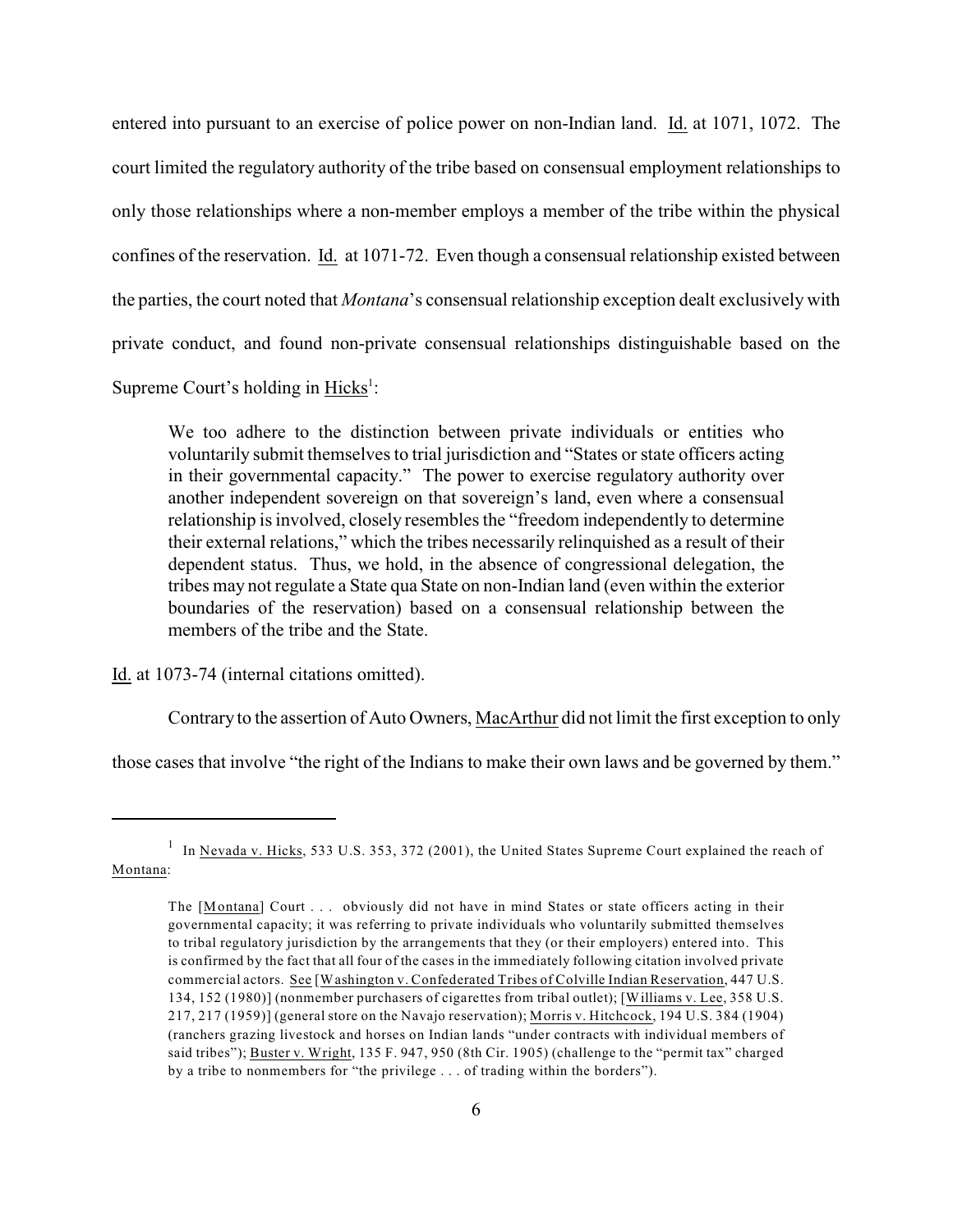Id. at 1075. The court's discussion of this limitation under Hicks applied to the second exception regarding the tribe's right to self-government, not the first exception regarding consensual relationships. The only limitation placed on the first *Montana* exception related to where the employment relationship took place and whether a governmental entity was involved.

In this case, unlike MacArthur, the dispute does not involve any governmental entities. Auto Owners concedes this is a private dispute between an insurer and its insured. Although the parties do not maintain an employment relationship like the parties in MacArthur, the relationship between an insurer and insured has repeatedly been held to constitute a consensual relationship under the first *Montana* exception. Malaterre, 373 F. Supp. 2d at 985 ("While [the insurer] is a non-member which limits tribal court jurisdiction, the case seems to fall squarely within the first Montana exception as [the insurer] entered into a contract with the tribe."); see also Allstate Indem. Co. v. Stump, 191 F.3d 1071, 1074-75 (9th Cir. 1999).

In Malaterre, this Court considered the application of the tribal exhaustion doctrine under facts similar to the present case. A complaint was filed in tribal court against the defendants and their insurer after the plaintiffs were killed or injured in a house fire. Malaterre, 373 F. Supp. 2d at 981. While that claim was pending, a separate declaratory judgment action was filed in federal district court concerning the issue of whether coverage existed under the insurance policy. The Court held that the tribal exhaustion doctrine applied and the case fell within the first *Montana* exception. Id. at 985.

The Court based its holding, in part, on the analysis of an earlier case decided in the District of North Dakota. See Progressive Northwestern Insurance Co. v. Nielson, 2002 WL 417402 (D.N.D. Jan. 8, 2002). In that case, an automobile accident also generated two lawsuits: (1) a negligence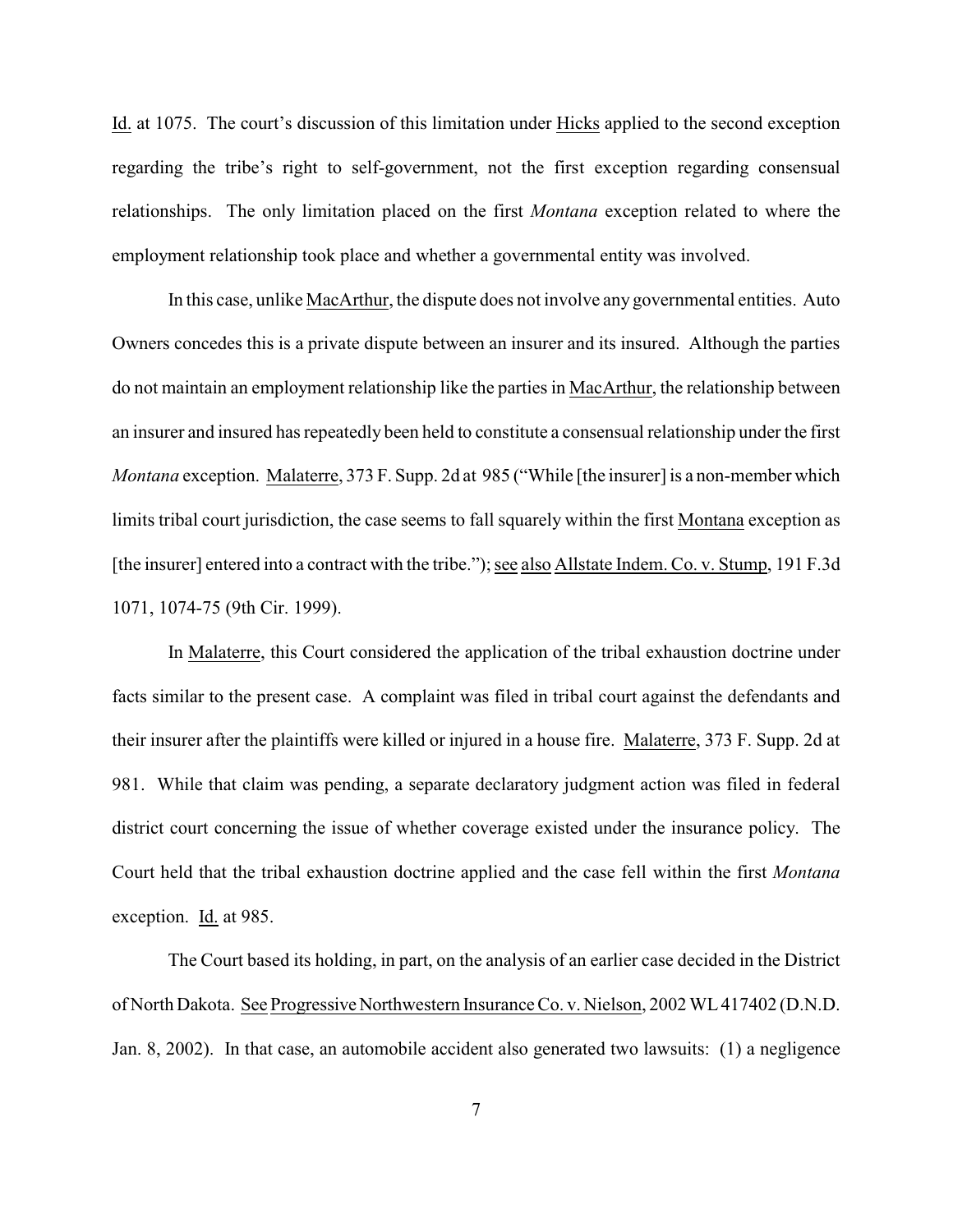action in tribal court; and (2) a declaratory judgment action in federal court by the insurance carrier against the tribal members involved in the accident. Nielson, 2002 WL 417402, at \*1. Judge Rodney Webb found that a colorable claim of tribal court jurisdiction existed under Montana and required tribal court exhaustion. Id. at \*5.

The Court finds the legal analysis and reasoning as set forth in Malaterre and Nielson is instructive. Auto Owners clearly had a consensual relationship with defendant Ken Davis when it issued a homeowner's insurance policy to him. As a result, the first *Montana* exception applies and the tribal court retains jurisdiction over the conduct of Auto Owners. The Court further finds that Strate v. A-1 Contractors does not prevent tribal court exhaustion because in this dispute there is a colorable claim of tribal court jurisdiction such that exhaustion would not serve as a delay. Nielson, 2002 WL 417402, at \*5. In accordance with the policies underlying the tribal exhaustion doctrine, the tribal court should be given the first opportunity to address the factual and legal issues presented. Exhaustion is "especially appropriate" to protect the operation of tribal government and avoid undermining the authority of the tribal court. See Bruce H. Lien Co. Three Affiliated Tribes, 93 F.3d 1412, 1420 (8th Cir. 1996).

## **III. CONCLUSION**

For the reasons set forth above, Defendants Ken Davis's and Jeremy Laducer's motion to dismiss (Docket No. 19) is **GRANTED** without prejudice. The parties are required to exhaust tribal court remedies before the federal district court will become involved in the dispute.

#### **IT IS SO ORDERED.**

Dated this 22nd day of December, 2009.